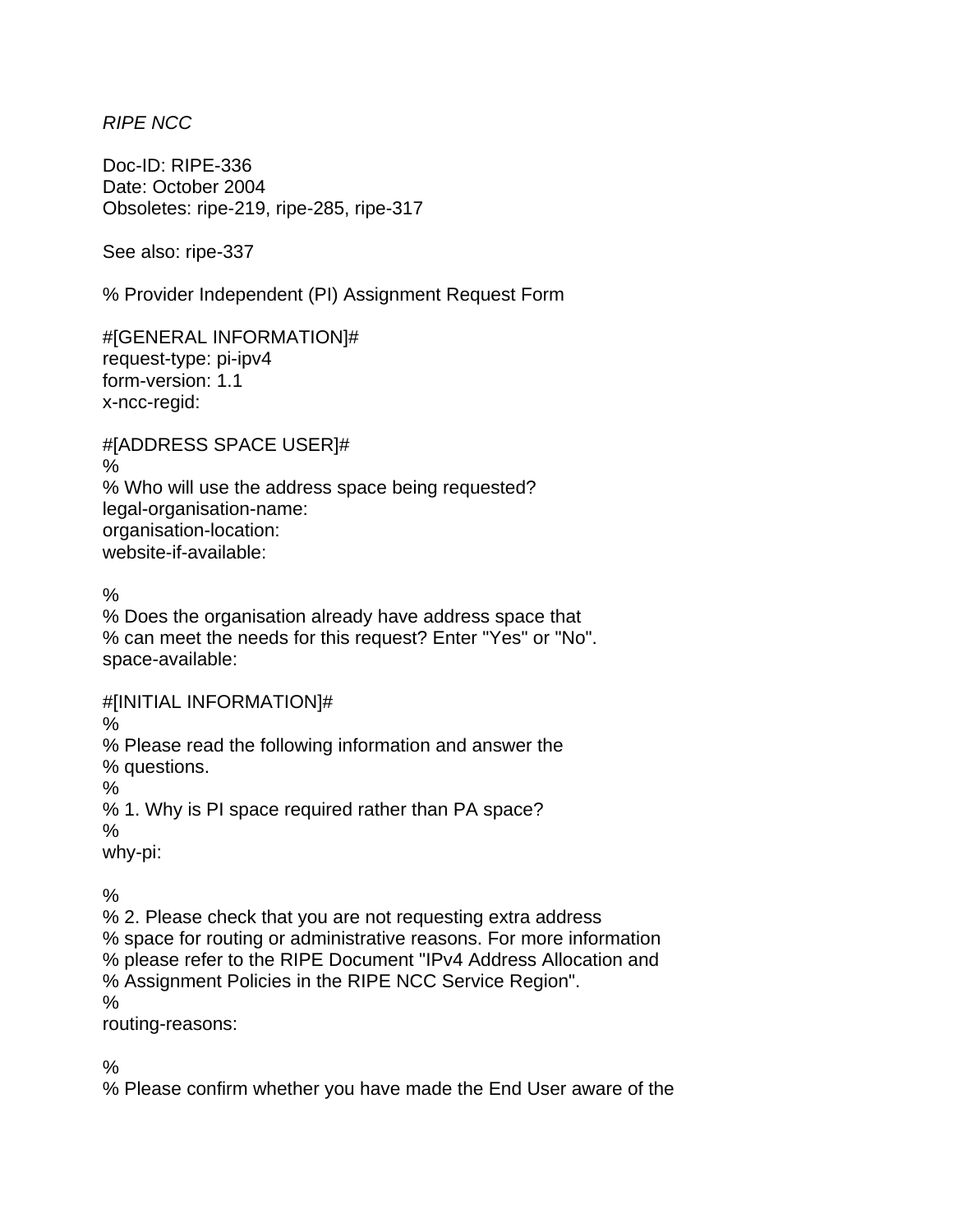% consequences of PI address space. For more information please refer to % the RIPE Document "IPv4 Address Allocation and Assignment Policies % in the RIPE NCC Service Region", Section 9.0 "PA vs. PI Address Space". %

confirmation:

 $\frac{0}{0}$ 

% You are required to confirm that the points mentioned % above have been read and understood and that the % organisation requesting the PI address space is fully % aware of the disadvantages of PI address space. %

#[ADDRESSING PLAN]# number-of-subnets: address-space-returned:

 $\frac{0}{0}$ % Size % in CIDR Immediate 1yr 2yr Purpose subnet: totals:

#[EQUIPMENT DESCRIPTION]#

% % Please describe the equipment that will be used in the % network. Indicate the function of the equipment and provide % information regarding the way it uses IP address space. equipment-name: manufacturer-name: model-number: other-data:

#[NETWORK DESCRIPTION]#

%

% If your description does not allow the Hostmaster to

% understand the request you may be asked additional

% questions. Please add any additional information that you

% think may facilitate the evaluation of this request below.

#[NETWORK DIAGRAM]#

%

% Please enter "Yes" or "No" if you have attached a network % diagram in JPEG or PostScript format to this e-mail